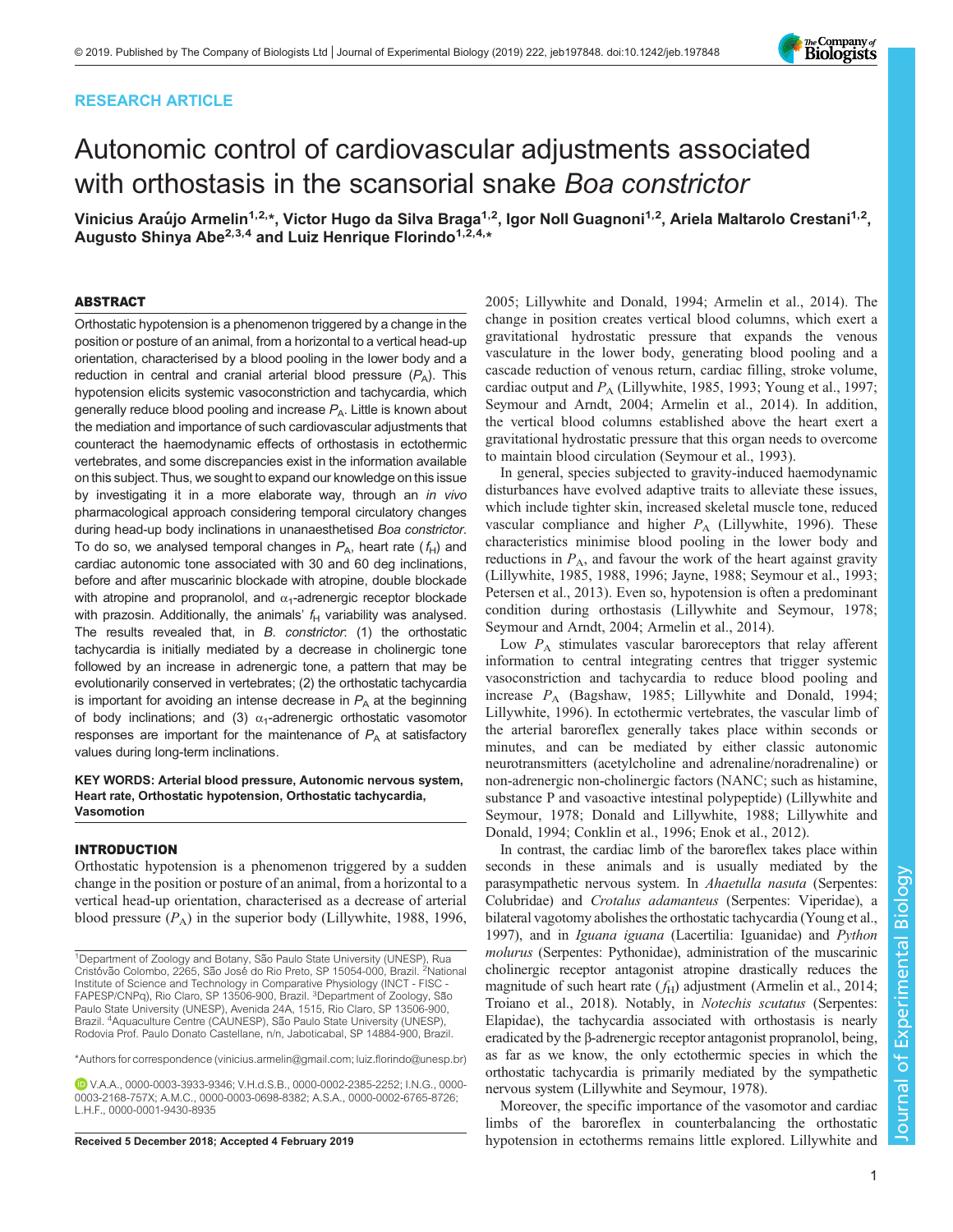| <b>List of abbreviations</b> |                                |
|------------------------------|--------------------------------|
| $f_{\mathsf{H}}$             | heart rate                     |
| <b>HF</b>                    | high-frequency                 |
| <b>HRV</b>                   | heart rate variability         |
| ΙF                           | low frequency                  |
| <b>NANC</b>                  | non-adrenergic non-cholinergic |
| $P_{\rm A}$                  | arterial blood pressure        |
| $P_{HF}$                     | power, high frequency          |
| $P_{LE}$                     | power, low frequency           |
| <b>PSA</b>                   | power spectral analysis        |
|                              |                                |

[Seymour \(1978\)](#page-9-0) and [Armelin et al. \(2014\)](#page-8-0) have demonstrated that the abolition of orthostatic tachycardia reduces both stroke volume and  $P_A$  compensation during orthostasis in *Pantherophis obsoletus* and P. molurus. [Lillywhite and Seymour \(1978\)](#page-9-0) also observed that vasomotor adjustments of adrenergic origin are of great importance for the compensation of orthostatic hypotension in P. obsoletus. Conversely, [Armelin et al. \(2014\)](#page-8-0) and [Troiano et al. \(2018\)](#page-9-0) speculated that post-inclinatory vasomotor adjustments are of negligible importance for the maintenance of  $P_A$  during orthostasis in I. iguana and P. molurus.

Given the above-mentioned divergent reports and lack of information, we tested the hypothesis that both the parasympathetic and sympathetic nervous system have a role in determining the orthostatic tachycardia in an ectothermic vertebrate, albeit with different time constants. We also aimed to investigate the autonomic control of vasomotion during orthostasis, as well as the relative importance of orthostatic tachycardia and vasomotion in counterbalancing the effects of gravity on haemodynamics. For this, we analysed temporal changes in  $P_A$ ,  $f_H$  and cardiac autonomic tone associated with head-up body inclinations in the snake Boa constrictor, before and after muscarinic cholinergic receptor blockade with atropine, double cardiac autonomic receptor blockade with atropine and propranolol, and  $\alpha_1$ -adrenergic receptor blockade with prazosin. The animals'  $f_H$  variability (HRV) was also analysed, characterising a new approach for the study of autonomic control of cardiovascular adjustments to orthostatic stress in ectotherms. Boa constrictor is a scansorial species, widely distributed in the Americas [\(Albino and Carlini, 2008](#page-8-0)), which has great cantilever ability for climbing [\(Lillywhite et al., 2000](#page-9-0)), and is particularly sensitive to the haemodynamic effects imposed by an upright spatial orientation because (1) it is a large and elongated animal [\(Lillywhite, 1988, 1996](#page-9-0); [Lillywhite et al., 2000](#page-9-0)) and (2) it does not possess the anatomical or functional separation of systemic and pulmonary circulations that is associated with higher  $P_A$  and resilience to orthostasis [\(Seymour](#page-9-0) [et al., 1993; Lillywhite, 1996](#page-9-0); [Jensen et al., 2014\)](#page-9-0).

## MATERIALS AND METHODS

#### Experimental animals

Six adult B. constrictor Linnaeus 1758 specimens of both sexes were obtained from a scientific breeding centre (Jacarezário of the São Paulo State University, Campus of Rio Claro, SP, Brazil) and transported to a serpentarium located at the Zoophysiology Laboratory of the São Paulo State University, Campus of São José do Rio Preto, SP, Brazil. The animals were individually housed in 540 l plastic boxes at 27.0±1.0°C (mean±s.e.m.) and under natural photoperiod. They had continuous access to water and were fed laboratory rodents weekly, except in the 3 weeks before experiments, in which food was withheld. The snakes weighed  $3.6\pm$ 0.5 kg and were 1.6±0.2 m long (mean±s.e.m.). All experimental trials were carried out during the spring and summer seasons. The

experiments were approved by the São Paulo State University Ethics Committee for Animal Research (UNESP/IBILCE/CEUA, Case No. 196/2018), and performed in accordance with all of the regulations and ethical guidelines in Brazil.

## Pre-experimental procedures

Each snake was anaesthetised on a surgical table through inhalation of isoflurane (3%) and oxygen (97%) via a mask until it became unresponsive. The glottis was then intubated with silicone rubber for direct ventilation with isoflurane (1%) and oxygen (99%) at  $\sim$ 2 breaths min<sup>-1</sup> with a tidal volume of  $\sim$ 18 ml kg<sup>-1</sup>, manually maintained by a second experimenter using an anaesthesia gas blender coupled to a breathing balloon and a chronometer (Colibri Inhalatory Anaesthesia Apparatus, Brasmed Veterinary Products, Paulínia, SP, Brazil) [\(Mosley, 2005;](#page-9-0) [Armelin et al., 2014;](#page-8-0) [Lopes](#page-9-0) [et al., 2017\)](#page-9-0).

Subsequently, a 5 cm long lateral incision was made cranial to the heart, and a PE50 catheter filled with heparinised saline solution (100 UI ml−<sup>1</sup> , 0.9% NaCl) was non-occlusively inserted into the animals' right aortic arch and fixed with an internal suture and cyanoacrylate glue. The incision was then closed and the catheter sutured onto the back of the snake ([Wang et al., 2001](#page-9-0)). All procedures were accomplished in ∼30 min.

The snakes were transferred to a tilting apparatus and ventilated with atmospheric air (using a manual breathing balloon at the same rate and tidal volume at which isoflurane was administered) until spontaneous ventilation resumed (which took ∼30 min). The tilting device consisted of a PVC tube attached to an articulated bar that enabled inclinations of up to 90 deg. The tube dimensions were slightly larger than the animals to keep them restrained – allowing the snakes to ventilate freely but not rotate inside the tube. The tubes also possessed slits for the coupling of an air pump for adequate ventilation and passage of the aortic catheter, as well as a tilt angle indicator and an acrylic strip for the visualisation of the catheter insertion point. The animals were allowed to recover for 24 h in a silent room at a controlled temperature (25.1±0.2°C, mean±s.e.m.).

## Experimental protocol

Following the recovery period, the aortic catheter was connected to a pressure transducer (Pressure Transducer SS13L, BIOPAC Systems Incorporated, Goleta, CA, USA) calibrated against a static water column, which in turn was connected to a BIOPAC MP36 data acquisition system (BIOPAC Systems Incorporated) to continuously acquire and record their  $P_A$  at 1000 Hz. Mean  $P_A$  was calculated as the arithmetic mean of the  $P_A$ , and  $f_H$  was derived from the  $P_A$  signal pulses. To avoid measurement errors, the pressure transducer was fixed to the tilting apparatus tube at the animals' heart level.

The cardiovascular variables of horizontally positioned animals were measured until mean  $P_A$  and  $f_H$  were stable for 1 h. Next,  $2 \text{ ml kg}^{-1}$  of saline (0.9%) was injected via the aortic catheter to investigate the possible influence of volume injection on the studied variables. The snakes were then tilted to 30 deg, returned to horizontal position until  $P_A$  and  $f_H$  returned to pre-tilt values (which took ∼15 min), and tilted again to 60 deg. The animals were tilted to the desired angle within ∼5 s and the tilts were maintained for 3 min, after which time the animals generally began to move, preventing data collection.

After the data acquisition for cardiovascular variables from untreated animals at 0, 30 and 60 deg, the above-mentioned inclination protocol was repeated after intra-arterial administration of the muscarinic cholinergic receptor antagonist atropine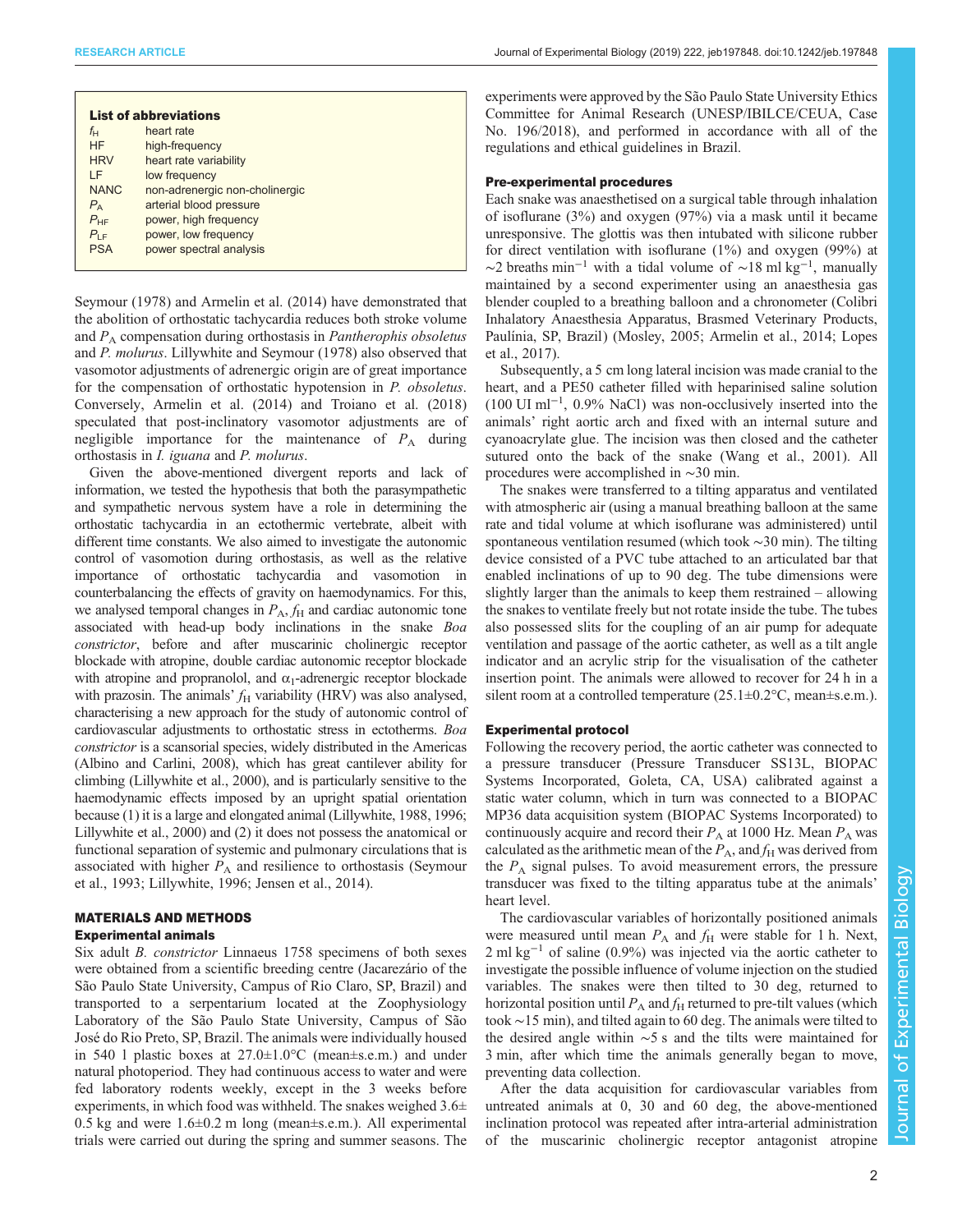(3 mg kg<sup>-1</sup>), after administration of the β-adrenergic receptor antagonist propranolol (3 mg kg−<sup>1</sup> ; which established a double autonomic receptor blockade on the animals' heart as atropine was still exerting its effects), and after administration of the  $\alpha_1$ adrenergic receptor antagonist prazosin (1 mg kg<sup>-1</sup>; which selectively blocked  $\alpha_1$ -adrenergic receptors while atropine and propranolol were still exerting their effects). A period of 1 h elapsed between pharmacological administrations and the inclination protocol to allow the antagonists to take effect. Atropine and propranolol were freshly prepared at a dilution of 10 mg ml<sup> $-1$ </sup> in saline solution (0.9%), and prazosin was freshly prepared at a dilution of 500 μg ml<sup>-1</sup> in saline solution (0.9%).

Finally, to verify that the autonomic receptor antagonists were successful and completely blocked their respective autonomic receptors, an intra-arterial injection of acetylcholine (0.3 ml kg<sup>-1</sup>; 200 μg ml<sup>-1</sup> of saline solution) and adrenaline  $(0.3 \text{ ml kg}^{-1})$ ; 200 μg ml−<sup>1</sup> of saline solution) was performed to investigate its effects on the animals' cardiovascular variables ([Wang et al., 2001\)](#page-9-0). The inclinations were based on previous studies ([Seymour and Arndt,](#page-9-0) [2004;](#page-9-0) [Armelin et al., 2014](#page-8-0); [Troiano et al., 2018\)](#page-9-0), and the autonomic receptor blockade procedures were based on [Wang et al. \(2001\).](#page-9-0)

## Data analysis

The animals' mean  $P_A$  and  $f_H$  were plotted in descriptive graphs considering the values observed every 30 s, allowing observation of the changes that occurred in these variables over the course of inclination periods. Next, the animals' cardiac autonomic tone (adrenergic and cholinergic) was quantified for each body inclination using the equations proposed by [Altimiras et al.](#page-8-0) [\(1997\)](#page-8-0), with the  $P_A$  pulse intervals derived from the  $f_H$  (60/ $f_H$ ; in s) previously obtained every 30 s from the animals in the untreated condition, after muscarinic cholinergic receptor blockade with atropine, and after double autonomic receptor blockade with atropine and propranolol (Eqns 1 and 2). Inferential statistics were then applied to the data, in order to detect and compare temporal changes in the studied variables:

Cardiac adrenergic tone (
$$
\%
$$
) =  
\n
$$
\frac{\text{Pulse interval}_{\text{double block}} - \text{Pulse interval}_{\text{atropine}}}{\text{Pulse interval}_{\text{double block}}} \times 100,
$$
\n(1)

Cardiac cholinergic tone  $\left(\% \right)$  =

$$
\frac{\text{Pulse interval}_{\text{untracted}} - \text{Pulse interval}_{\text{atropic}}}{\text{Pulse interval}_{\text{double block}}} \times 100. \tag{2}
$$

To assess the animals' sympathovagal dynamics in a complementary manner to the calculation of cardiac autonomic tone, their HRV was characterised using power spectral analysis (PSA) according to [Altimiras \(1999\)](#page-8-0) and [Troiano et al. \(2018\).](#page-9-0) To do so, raw  $P_A$  signal portions containing 64 cardiac cycles free of noise or artefacts were extracted from the pre-tilt periods and the 3 min for which the snakes were kept tilted (under untreated conditions and after the administration of autonomic receptor antagonists). These raw  $P_A$  signal portions were converted into  $f_H$ tachograms and exported to text files (.txt) to be processed in the CardioSeries v2.4 software (custom-written software available at [www.danielpenteado.com](http://www.danielpenteado.com)). In this software, the beat-to-beat  $f_H$ series were resampled with data points every 500 ms by cubic spline interpolation (2 Hz). Next, the interpolated series were divided into half-overlapping segments of 128 points. A Hanning window was applied to minimise spectral leakage, and spectra were calculated for all of the segments with a fast Fourier transformation and integrated

into a single spectrum. Then, based on the location of lowfrequency (LF) and high-frequency (HF) peaks in the animals' spectra, the power of the LF  $(P_{LF})$  and HF  $(P_{HF})$  bands was calculated. A higher number of cardiac cycles could not be used for HRV analyses in the present study as the duration of inclinations was a limiting factor; however, in order to verify the reliability of the aforementioned analyses, they were remade utilising 128/256 cardiac cycles extracted from untreated horizontal snakes.

## **Statistics**

A Shapiro–Wilk normality test was applied to all of the data, and the data were confirmed to be parametric. Within and between treatments/inclinations, temporal changes in mean  $P_A$ ,  $f_H$ ,  $P_{LF}$  and  $P_{\text{HF}}$  were identified using a two-way ANOVA for repeated measures followed by a Holm–Šídák multiple comparison test – as well as changes in cardiac autonomic tone associated with changes in body position and differences existing between tone observed at 30 deg and that at 60 deg. Differences among mean  $P_A$ ,  $f_H$ ,  $P_{LF}$  and  $P_{HF}$ observed in untreated animals before and after the intra-arterial administration of saline solution were assessed using a two-tailed paired *t*-test. Changes in  $P_A$ ,  $f_H$ ,  $P_{LF}$  and  $P_{HF}$  observed in animals treated with atropine, propranolol and prazosin before and after the intra-arterial administration of acetylcholine/adrenaline were assessed using a two-tailed paired t-test as well. Lastly, a one-way ANOVA for repeated measures followed by a Holm–Šídák multiple comparison test was used to identify differences between the  $P_{LF}$ and  $P_{HF}$  of untreated horizontal animals calculated from spectra generated with 64, 128 and 256 cardiac cycles. For all of the tests, the null hypothesis was rejected when  $P \le 0.05$ . All statistical analyses and graph preparation were carried out using Prism 7 software (GraphPad Incorporated, San Diego, CA, USA). All values are shown as means±s.e.m.

## RESULTS

Untreated animals (prior to body inclinations) had a mean  $P_A$  of 6.86±0.79 kPa, which decreased to 5.69±0.76 and 4.40±0.66 kPa during 30 and 60 deg inclinations, respectively ([Figs 1A](#page-3-0),B and [2A](#page-4-0),B). After administration of atropine, the animals exhibited a slightly lower mean  $P_A$  (5.55±0.51 kPa), which decreased even further during 30 and 60 deg inclinations (to  $4.34\pm0.58$  and  $3.38\pm$ 0.49 kPa, respectively) [\(Figs 1](#page-3-0)C,D and [2](#page-4-0)C,D). Upon double cardiac autonomic receptor blockade, the animals' mean  $P_A$  was not significantly different from that observed before administration of the autonomic receptor antagonists  $(6.00\pm0.72 \text{ kPa})$ ; this variable then decreased during 30 and 60 deg inclinations (to 4.57±0.58 and  $3.11\pm0.70$  kPa, respectively) ([Figs 1E](#page-3-0),F and [2E](#page-4-0),F). Then, after the administration of prazosin in double-blocked animals, mean  $P_A$ significantly decreased (compared with that of untreated animals) to 4.92±0.56 kPa, and decreased even more markedly after 30 and 60 deg inclinations (to  $3.23\pm0.89$  and  $2.89\pm0.47$  kPa, respectively) [\(Figs 1G](#page-3-0),H and [2G](#page-4-0),H).

It is noteworthy that the animals treated with autonomic receptor antagonists suffered more drastic decreases in mean  $P_A$  during orthostatic stress compared with untreated animals [\(Figs 1](#page-3-0) and [2\)](#page-4-0), and that 60 deg inclinations resulted in a greater mean  $P_A$  reduction in comparison to 30 deg inclinations (except in animals simultaneously treated with atropine, propranolol and prazosin) [\(Figs 1](#page-3-0) and [2](#page-4-0)). In addition, it is also evident that the mean  $P_A$  of untreated, atropinised and double-blocked animals tended to normalise throughout the inclination period [\(Figs 1](#page-3-0)A–F and [2A](#page-4-0)–F), unlike that of double-blocked animals treated with prazosin [\(Figs 1](#page-3-0)G,H and [2G](#page-4-0),H).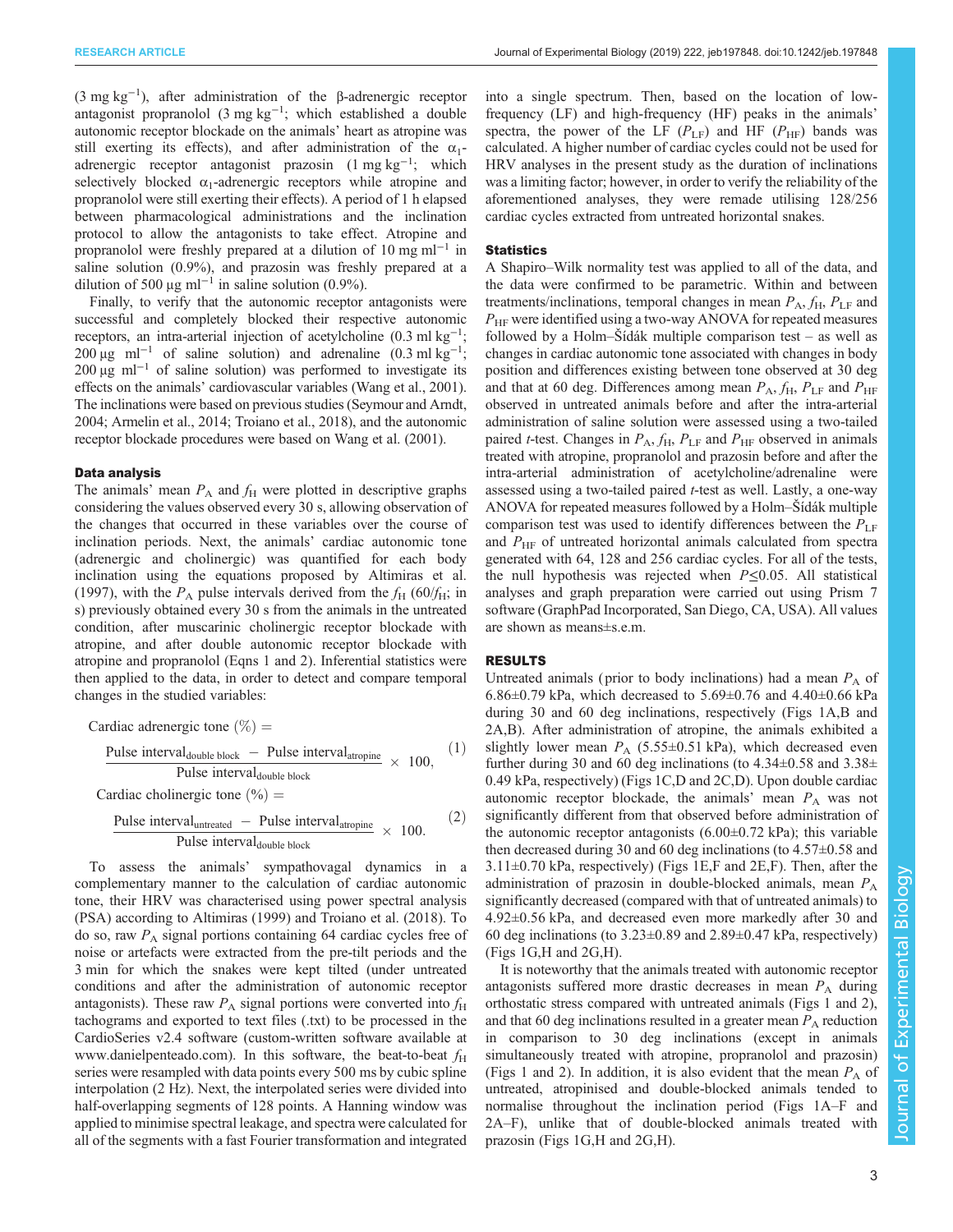<span id="page-3-0"></span>

Fig. 1. Raw arterial blood pressure ( $P_A$ ) recordings of Boa constrictor when horizontal and when at head-up body inclinations. Original  $P_A$  traces of one representative snake positioned at 0 deg (horizontal), and at 30 and 60 deg head-up body inclinations (shaded area) in the untreated condition (A,B), after muscarinic cholinergic receptor blockade with atropine (3 mg kg<sup>−1</sup>; C,D), after double cardiac autonomic receptor blockade with atropine and propranolol (3 mg kg<sup>-1</sup>; E,F), and after  $\alpha_1$ -adrenergic receptor blockade with prazosin (1 mg kg<sup>-1</sup>; G,H).

Untreated horizontal snakes were found to have a  $f_H$  of 21.3 $\pm$ 1.2 beats min−<sup>1</sup> , which increased to 24.3±1.5 beats min−<sup>1</sup> during 30 deg tilts and to 29.2±1.5 beats min−<sup>1</sup> during 60 deg tilts [\(Fig. 2](#page-4-0)A,B). Atropine caused a significant increase in the animals'  $f_{\text{H}}$  (28.0±0.8 beats min<sup>-1</sup>), which increased further during 30 and 60 deg inclinations (to  $31.7 \pm 1.7$  and  $36.1 \pm 2.0$  beats min<sup>-1</sup>, respectively) ([Fig. 2C](#page-4-0),D). Following double cardiac autonomic receptor blockade, the animals'  $f_H$  stabilised at 21.5 $\pm$ 0.8 beats min−<sup>1</sup> and remained unchanged with the 30 and 60 deg tilts [\(Fig. 2E](#page-4-0),F). After administration of prazosin, the animals exhibited a  $f_H$  of 23.4±1.1 beats min<sup>-1</sup>, which also remained unchanged during inclinations ([Fig. 2](#page-4-0)G,H). In untreated and atropinised animals, the 60 deg inclinations triggered a more intense orthostatic tachycardia compared with the 30 deg inclinations, and in these animals,  $f_H$  tended to return to pre-tilt values at the end of the tilts ([Fig. 2](#page-4-0)A–D).

As soon as the snakes were tilted to 30 deg, their cardiac adrenergic tone increased from 22.8±3.8% to 31.9±5.1%, reaching a maximum after ∼120 s ([Fig. 3](#page-5-0)A). Otherwise, the animals' cardiac cholinergic tone did not change consistently at this degree of inclination [\(Fig. 3A](#page-5-0)). However, when the snakes were tilted to 60 deg, their cardiac adrenergic tone increased from  $21.7\pm3.5\%$  to 38.5±3.4% in ∼180 s, and their cardiac cholinergic tone decreased from 25.7±5.3% to −0.9±3.3% in ∼60 s [\(Fig. 3](#page-5-0)B). In both cases, after the peak response, the animals' cardiac autonomic tone tended to return to pre-tilt values [\(Fig. 3\)](#page-5-0).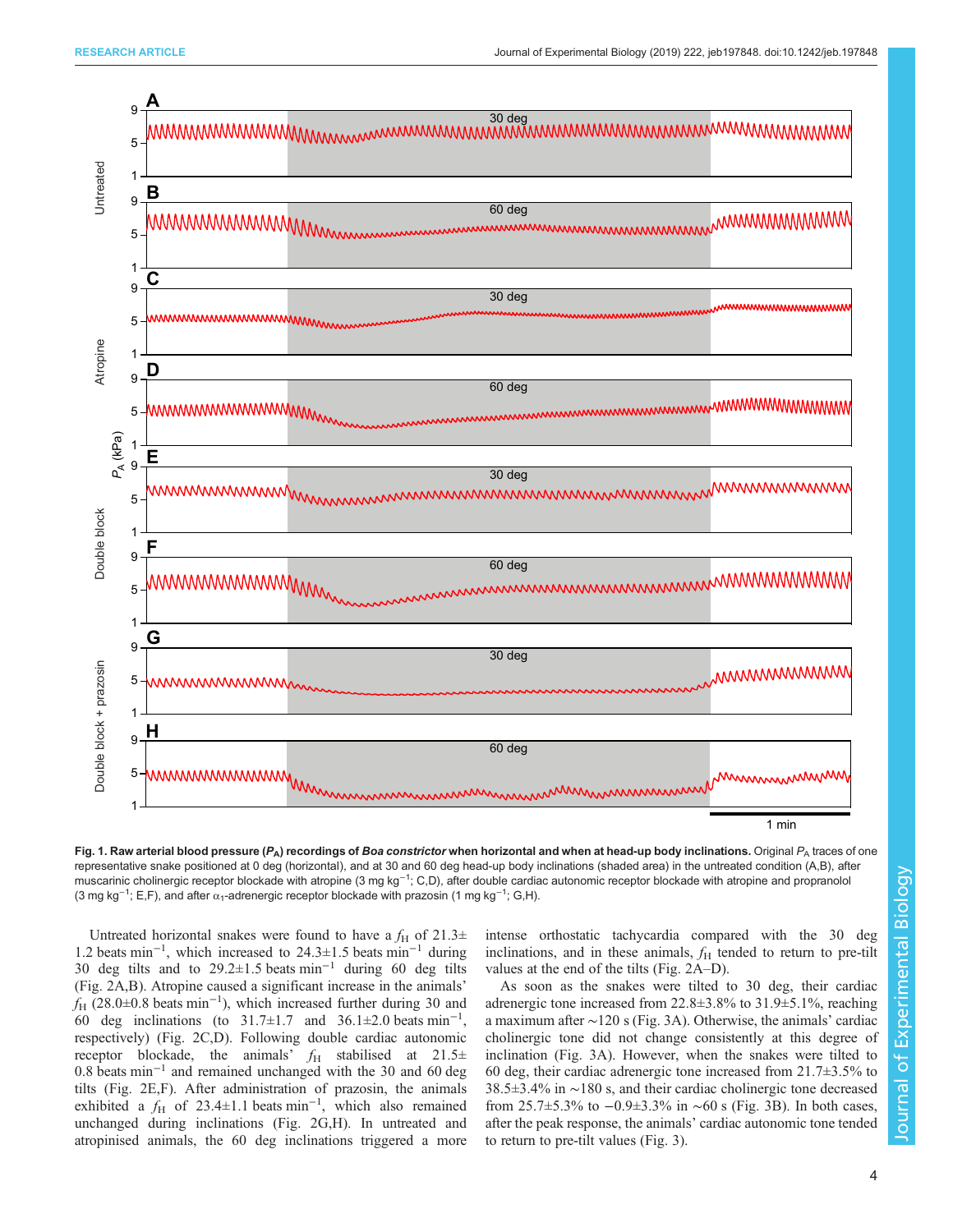<span id="page-4-0"></span>

Journal of Experimental BiologyJournal of Experimental Biology

Fig. 2. Heart rate ( $f_H$ ) and mean  $P_A$  of B. constrictor when horizontal and when at head-up body inclinations. Data shown are instantaneous  $f_H$  (red) and mean  $P_A$  (blue) of snakes positioned at 0 deg (horizontal), and at 30 and 60 deg head-up body inclinations (shaded area) in the untreated condition (A,B), after muscarinic cholinergic receptor blockade with atropine (3 mg kg<sup>−1</sup>; C,D), after double cardiac autonomic receptor blockade with atropine and propranolol (3 mg kg<sup>−1</sup>; E,F), and after α<sub>1</sub>-adrenergic receptor blockade with prazosin (1 mg kg<sup>−1</sup>; G,H) (*N*=6; paired data). Values are means±s.e.m. \*Significant difference from the values observed before the 30 or 60 deg inclination; <sup>§</sup>significant difference from the values observed at 30 deg during the same treatment at the same moment; <sup>‡</sup>significant difference from the values observed at the same body position in the untreated condition at the same moment (two-way ANOVA for repeated measures; P≤0.05; Holm–Šídák post hoc test).

The PSA revealed that the spectra describing the animals'  $f_H$ variation patterns were essentially below 0.2 Hz, with a major LF peak between 0.0 and 0.1 Hz and a minor HF peak between 0.1 and 0.2 Hz ([Fig. 4\)](#page-6-0). Based on the location of these peaks, the  $P_{LF}$  (0.0– 0.1 Hz) and  $P_{\text{HF}}$  (0.1–0.2 Hz) of all snakes were calculated and are summarised in [Fig. 5](#page-7-0). Untreated horizontal animals were found to have a  $P_{LF}$  of 0.23±0.07 (beats min<sup>-1</sup>)<sup>2</sup>, which did not change consistently at 30 deg [0.70±0.28 (beats min−<sup>1</sup> ) 2 ] and increased at 60 deg [1.20±0.46 (beats  $min^{-1}$ )<sup>2</sup>] [\(Fig. 5A](#page-7-0)–C). The administration of atropine caused a marked decrease in the animals'  $P_{LF}$  [0.06 $\pm$ 

0.01 (beats min−<sup>1</sup> ) 2 ], but during this treatment, body inclinations triggered the same pattern of change in  $P_{LF}$  seen in untreated animals  $[0.14 \pm 0.04 \text{ (beats min}^{-1})^2 \text{ at } 30 \text{ deg}, 0.26 \pm 0.11$ (beats min−<sup>1</sup> ) <sup>2</sup> at 60 deg] [\(Fig. 5D](#page-7-0)–F). The double cardiac autonomic receptor blockade, either associated with prazosin or not, eradicated the  $P_{LF}$  – which remained unchanged independent of body position [\(Fig. 5](#page-7-0)G–L). In contrast, untreated horizontal animals exhibited a  $P_{\text{HF}}$  of 0.07±0.02 (beats min<sup>-1</sup>)<sup>2</sup>, which decreased during 30 and 60 deg inclinations [to  $0.02 \pm 0.01$  (beats min<sup>-1</sup>)<sup>2</sup> and  $0.01 \pm 0.01$  (beats min<sup>-1</sup>)<sup>2</sup>, respectively] ([Fig. 5](#page-7-0)A–C). The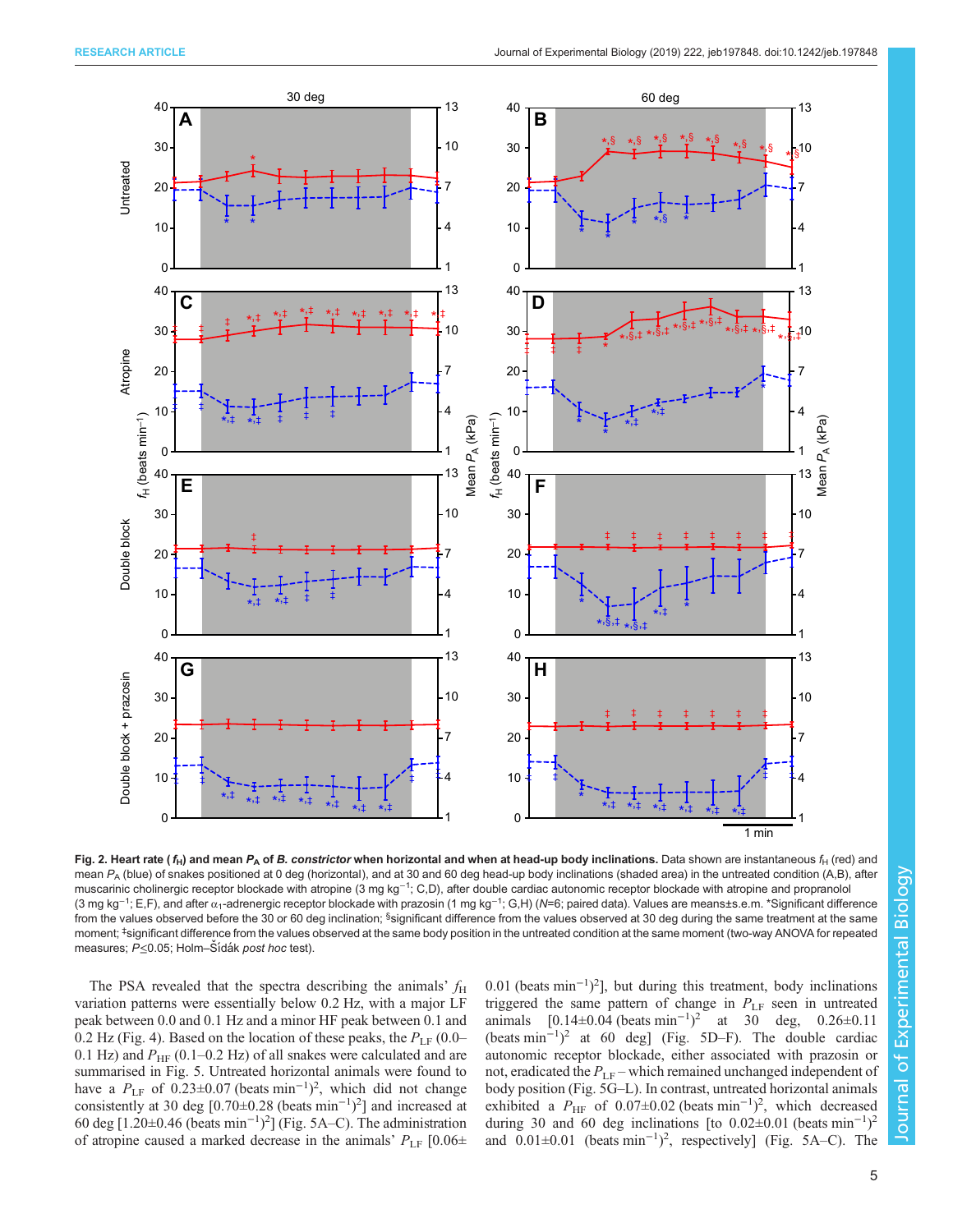<span id="page-5-0"></span>

Fig. 3. Calculated cardiac autonomic tone of B. constrictor when horizontal and when at head-up body inclinations. Data shown are instantaneous cardiac adrenergic (red) and cholinergic (blue) tone of snakes positioned at 0 deg (horizontal), 30 deg (A) and 60 deg (B) head-up body inclinations (N=6; paired data). Values are means±s.e.m. \*Significant difference from the values observed before the 30 or 60 deg inclination; ‡ significant difference from the values observed at 30 deg at the same moment (two-way ANOVA for repeated measures; P≤0.05; Holm–Šídák post hoc test).

muscarinic cholinergic receptor blockade with atropine completely abolished the animals'  $P_{HF}$  [\(Fig. 5D](#page-6-0)), which remained nonexistent regardless of body position or other pharmacological administrations [\(Fig. 5E](#page-7-0)–L).

Finally, the intra-arterial administration of saline in untreated horizontal animals did not elicit significant changes in mean  $P_A$ ,  $f_H$ ,  $P_{LF}$  or  $P_{HF}$  [\(Table S1](http://jeb.biologists.org/lookup/doi/10.1242/jeb.197848.supplemental)), and not did the intra-arterial administration of acetylcholine and adrenaline in double-blocked animals treated with prazosin [\(Tables S2 and S3](http://jeb.biologists.org/lookup/doi/10.1242/jeb.197848.supplemental)). Additionally, no difference was detected between the  $P_{\text{LF}}$  and  $P_{\text{HF}}$  calculated from the spectra generated using different numbers of cardiac cycles [\(Table S4\)](http://jeb.biologists.org/lookup/doi/10.1242/jeb.197848.supplemental).

## **DISCUSSION**

In the present study, untreated animals exhibited a mean  $P_A$  and  $f_H$ similar to those previously reported for similarly sized B. constrictor at 30 $^{\circ}$ C [\(Wang et al., 2001\)](#page-9-0). The  $P_A$  of this species was notably higher than that of aquatic snakes and comparable to that of terrestrial and arboreal snakes ([Seymour and Lillywhite, 1976](#page-9-0); [Lillywhite, 1993; Lillywhite and Donald, 1994; Young et al., 1997](#page-9-0); [Seymour and Arndt, 2004](#page-9-0)). In fact, the  $P_A$  of B. constrictor was similar to that of species such as P. molurus and Python regius [\(Enok et al., 2012, 2014](#page-8-0)), which are known to have high  $P_A$  as a result of functional separation of the pulmonary and systemic circulations [\(Jensen et al., 2010, 2014\)](#page-9-0). It is credible that this elevated  $P_A$  assists in the orthostatic tolerance of this scansorial species, specifically supporting circulation against gravity [\(Lillywhite, 1993](#page-9-0), [1996](#page-9-0); [Seymour et al., 1993\)](#page-9-0).

In untreated animals, body inclinations induced a decrease in  $P_A$ compatible with the occurrence of a gravity-induced caudal blood pooling [\(Fig. 2A](#page-4-0),B), which affects venous return, cardiac filling, stroke volume, cardiac output and, finally,  $P_A$  [\(Lillywhite, 1985,](#page-9-0) [1993, 2005](#page-9-0); [Lillywhite and Gallagher, 1985](#page-9-0); [Lillywhite and](#page-9-0) [Henderson, 1993; Young et al., 1997](#page-9-0); [Seymour and Arndt, 2004](#page-9-0); [Armelin et al., 2014\)](#page-8-0). As expected, this reduction in  $P_A$  was immediately accompanied by a tachycardia of baroreflex origin [\(Fig. 2](#page-4-0)A,B) ([Seymour and Arndt, 2004;](#page-9-0) [Armelin et al., 2014](#page-8-0)). The orthostatic tachycardia was not abolished after muscarinic cholinergic receptor blockade with atropine, but reached its maximum magnitude later in comparison with untreated animals [\(Fig. 2](#page-4-0)C,D). This indicates a reduction in the efficiency of this baroreflex  $f_H$  adjustment [\(Armelin](#page-8-0) [et al., 2016\)](#page-8-0), and it may be the reason why the  $P_A$  of atropinised animals reached values lower than those of untreated animals when tilted to 30 and 60 deg. In contrast, double cardiac autonomic receptor blockade eradicated changes in  $f<sub>H</sub>$  during inclinations [\(Fig. 2E](#page-4-0)–H), attesting that the orthostatic tachycardia is exclusively mediated by

the autonomic nervous system in B. constrictor, just as it is in other ectothermic vertebrates [\(Lillywhite and Seymour, 1978; Lillywhite](#page-9-0) [et al., 1999;](#page-9-0) [Armelin et al., 2014;](#page-8-0) [Troiano et al., 2018\)](#page-9-0). With the suppression of orthostatic tachycardia, the animals'  $P_A$  still reached values lower than those of untreated animals during inclinations [\(Fig. 2E](#page-4-0)–H).

The tendency of  $P_A$  to return to pre-tilt values throughout the inclination periods – as seen in untreated, atropinised and double-blocked animals (Fig.  $2A-F$ ) – is evidence of a systemic vasoconstriction triggered by orthostatic hypotension ([Lillywhite](#page-9-0) [and Seymour, 1978](#page-9-0); [Donald and Lillywhite, 1988\)](#page-8-0). One could argue that such a phenomenon is merely a consequence of the increased cardiac output associated with the orthostatic tachycardia, but if this were the case, it would not occur in double-blocked animals ([Fig. 2](#page-4-0)E,F). This hypothesis is further confirmed by the abolition of this phenomenon after the administration of prazosin in double-blocked animals [\(Fig. 2G](#page-4-0),H), which also demonstrates that the vasomotor adjustments associated with orthostasis are primarily regulated through the stimulation of  $\alpha_1$ -adrenergic receptors in B. constrictor. Moreover, because orthostatic tachycardia is triggered by a reduction in  $P_A$  [\(Hohnke, 1975](#page-8-0); [Lillywhite and](#page-9-0) [Seymour, 1978; Lillywhite, 1993; Seymour and Arndt, 2004](#page-9-0); [Armelin et al., 2014](#page-8-0); [Troiano et al., 2018\)](#page-9-0), the gradual return of mean  $P_A$  to pre-tilt values throughout the inclination periods is certainly linked to the tendency of the orthostatic tachycardia to fade after its maximum response during 30 and 60 deg inclinations [\(Fig. 2](#page-4-0)A–D).

With respect to the pre-tilt  $P_A$ , it is noteworthy that muscarinic cholinergic receptor blockade with atropine caused a slight reduction in this variable ([Fig. 2](#page-4-0)A,C), while double cardiac autonomic receptor blockade with atropine and propranolol increased it to values similar to that of untreated animals [\(Fig. 2A](#page-4-0),E). One possibility is that the tachycardia generated by atropine decreased cardiac filling time and cardiac output, while propranolol reversed this effect by reducing  $f_H$  to values similar to that of untreated animals [\(Fig. 2](#page-4-0)A,E). Propranolol may also have elicited a constriction of the pulmonary and systemic vasculature through the blockade of β<sub>2</sub>-adrenergic receptors, directly increasing  $P_A$  ([Galli et al., 2007](#page-8-0)). However, regardless of the haemodynamic effects of these autonomic receptor antagonists, autonomically blocked animals exhibited more intense orthostatic hypotension than untreated animals ([Fig. 2A](#page-4-0)–F). Ultimately,  $\alpha_1$ -adrenergic receptor blockade with prazosin reduced the animals'  $P_A$  ([Fig. 2A](#page-4-0), E,G), suggesting that B. constrictor presents a significant basal adrenergic vascular tone, which may be linked to this species' high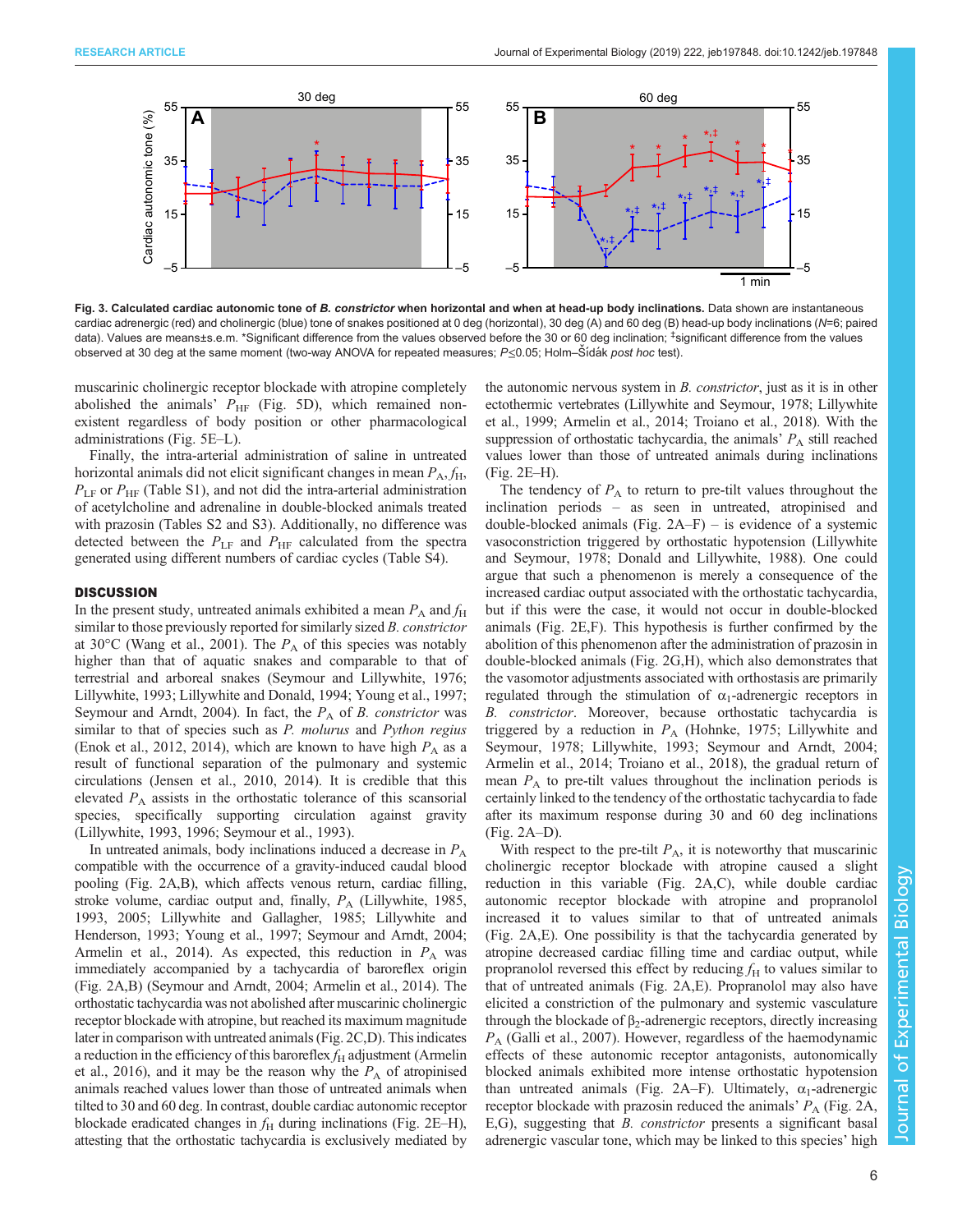<span id="page-6-0"></span>

Fig. 4. Heart rate variability (HRV) spectra of B. constrictor when horizontal and when at head-up body inclinations. Data shown are HRV spectra of one representative snake positioned at 0 deg (horizontal), and at 30 and 60 deg head-up body inclinations in the untreated condition (A–C), after muscarinic cholinergic receptor blockade with atropine (3 mg kg<sup>-1</sup>; D–F), after double cardiac autonomic receptor blockade with atropine and propranolol (3 mg kg<sup>-1</sup>; G–I), and after  $\alpha_1$ -adrenergic receptor blockade with prazosin (1 mg kg<sup>–1</sup>; J–L). The dotted line separates the low-frequency  $f_\mathsf{H}$  oscillations (0.0–0.1 Hz) from the high-frequency  $f_H$  oscillations (0.1–0.2 Hz).

P<sup>A</sup> and resilience to orthostatic stress [\(Lillywhite, 1993](#page-9-0), [1996](#page-9-0); [Seymour et al., 1993\)](#page-9-0).

Regarding the data on cardiac autonomic tone, untreated horizontal snakes exhibited a cardiac cholinergic tone higher than the cardiac adrenergic tone [\(Fig. 3\)](#page-5-0), an observation consistent with the study of [Wang et al. \(2001\)](#page-9-0) for B. constrictor. However, the cholinergic tone reported by [Wang et al. \(2001\)](#page-9-0) is higher than that found in the present study – a difference that can be explained by the longer post-surgical recovery period given to the animals by [Wang](#page-9-0) [et al. \(2001\),](#page-9-0) or by the stress that results from the animals' containment needed for the feasibility of our experimental protocol [\(Lopes et al., 2017\)](#page-9-0). This containment, as well as the involuntary tilting, may also have contributed to a higher  $P_A$ ,  $f_H$  and cardiac adrenergic tone in the animals used in the present study [\(Greenberg,](#page-8-0) [2002;](#page-8-0) [Waters et al., 2005\)](#page-9-0). Thus, although these variables resemble those observed in previous investigations ([Johansen and Burggren,](#page-9-0) [1980; Wang et al., 2001\)](#page-9-0), it is important to keep in mind that the autonomic and cardiovascular responses to orthostasis reported here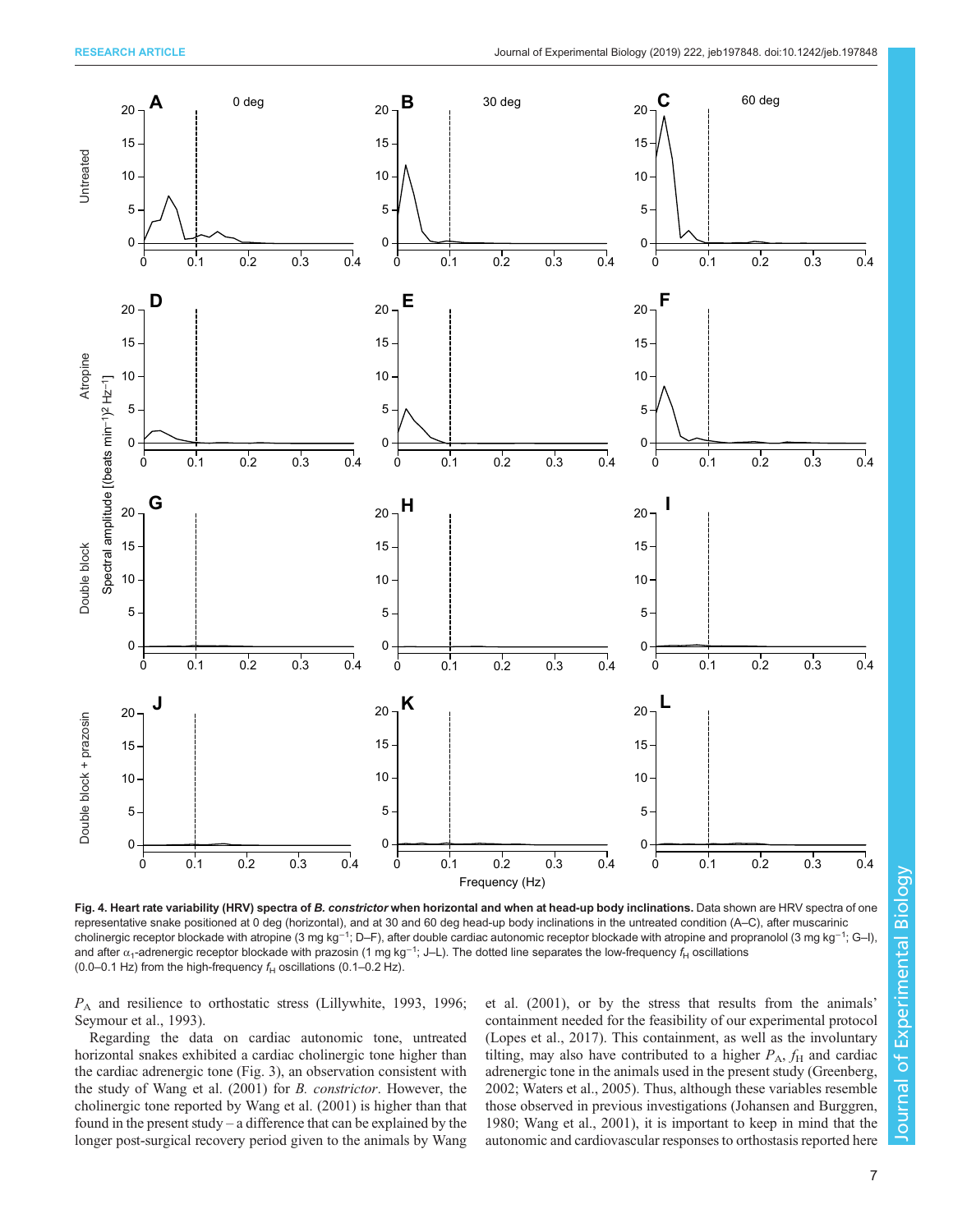<span id="page-7-0"></span>

Fig. 5. Power of the low-frequency  $(P_{LF})$  and high-frequency ( $P_{HF}$ ) HRV spectral bands of B. constrictor when horizontal and when at headup body inclinations. Data shown are  $P_{\text{LE}}$  and  $P_{\text{HE}}$ of snakes positioned at 0 deg (horizontal), and at 30 and 60 deg head-up body inclinations in the untreated condition (A–C), after muscarinic cholinergic receptor blockade with atropine (3 mg kg−<sup>1</sup> ; D–F), after double cardiac autonomic receptor blockade with atropine and propranolol (3 mg kg<sup>-1</sup>; G–I), and after  $\alpha_1$ -adrenergic receptor blockade with prazosin (1 mg kg<sup>-1</sup>; J–L) (N=6; paired data). Values are means±s.e.m. \*Significant difference from the values observed in the horizontal condition for the same treatment; ‡ significant difference from the values observed at the same body position in the untreated condition; no significant difference was detected between the values observed during 30 and 60 deg inclinations (two-way ANOVA for repeated measures; P≤0.05; Holm–Šídák post hoc test).

may differ in magnitude from those associated with voluntary tilting in nature.

It is likely that, because of a more profound hypotension, changes in cardiac autonomic tone triggered by orthostasis were more pronounced during 60 deg inclinations [\(Fig. 3\)](#page-5-0). When the snakes were tilted at 60 deg, we observed a decrease in cardiac cholinergic tone followed by an increase in cardiac adrenergic tone ([Fig. 3](#page-5-0)B). Nevertheless, soon after the animals' cardiac autonomic tone reached its maximum response, these variables tended to return to pre-tilt values along with  $P_A$  and  $f_H$  ([Fig. 3](#page-5-0)B). Despite the differences in magnitude, similar changes in cardiac autonomic tone were observed when the animals were tilted to 30 deg ([Fig. 3](#page-5-0)A). The finding that the orthostatic tachycardia is initially mediated by a withdrawal of vagal drive and later complemented by an increase in cardiac adrenergic tone is consistent with the prediction that the parasympathetic nervous system promotes faster and less durable changes in  $f_H$  when compared with the sympathetic nervous system [\(Warner and Cox, 1962;](#page-9-0) [Akselrod et al., 1981; Altimiras, 1999](#page-8-0); [Braga et al., 2016;](#page-8-0) [Lopes et al., 2017](#page-9-0); [Troiano et al., 2018](#page-9-0)).

The HRV analyses revealed that *B. constrictor* manifests LF  $f<sub>H</sub>$ oscillations of sympathetic and parasympathetic origin, and HF  $f_H$ oscillations of parasympathetic origin – as muscarinic cholinergic receptor blockade with atropine reduced the  $P_{LF}$  and eradicated the  $P_{\text{HF}}$  in this species ([Figs 4A](#page-6-0)–F and 5A–F). In addition, the abolition of LF and HF  $f_{\rm H}$  oscillations after the establishment of double cardiac autonomic receptor blockade demonstrates that NANC factors secreted by nerve endings are not involved in the short-term  $f_H$  regulation of *B. constrictor* ([Figs 4G](#page-6-0)–L and 5G–L). Furthermore, it is noteworthy that humoral factors (such as circulating cate cholamines and hormones) are unable to produce  $f_{\rm H}$ oscillations at frequencies high enough to appear in the PSA [\(Altimiras, 1999\)](#page-8-0). The autonomic origin of beat-to-beat  $f_H$ oscillations observed in B. constrictor corroborates reports for other endothermic and ectothermic vertebrates [\(Akselrod et al.,](#page-8-0) [1981;](#page-8-0) [Montano et al., 1994;](#page-9-0) [De Vera and González, 1997; Braga](#page-8-0) [et al., 2016; Carravieri et al., 2016;](#page-8-0) [Lopes et al., 2017](#page-9-0); [Troiano et al.,](#page-9-0) [2018\)](#page-9-0), suggesting that short-term  $f_{\rm H}$  regulation may be well-conserved trait in the subphylum Vertebrata.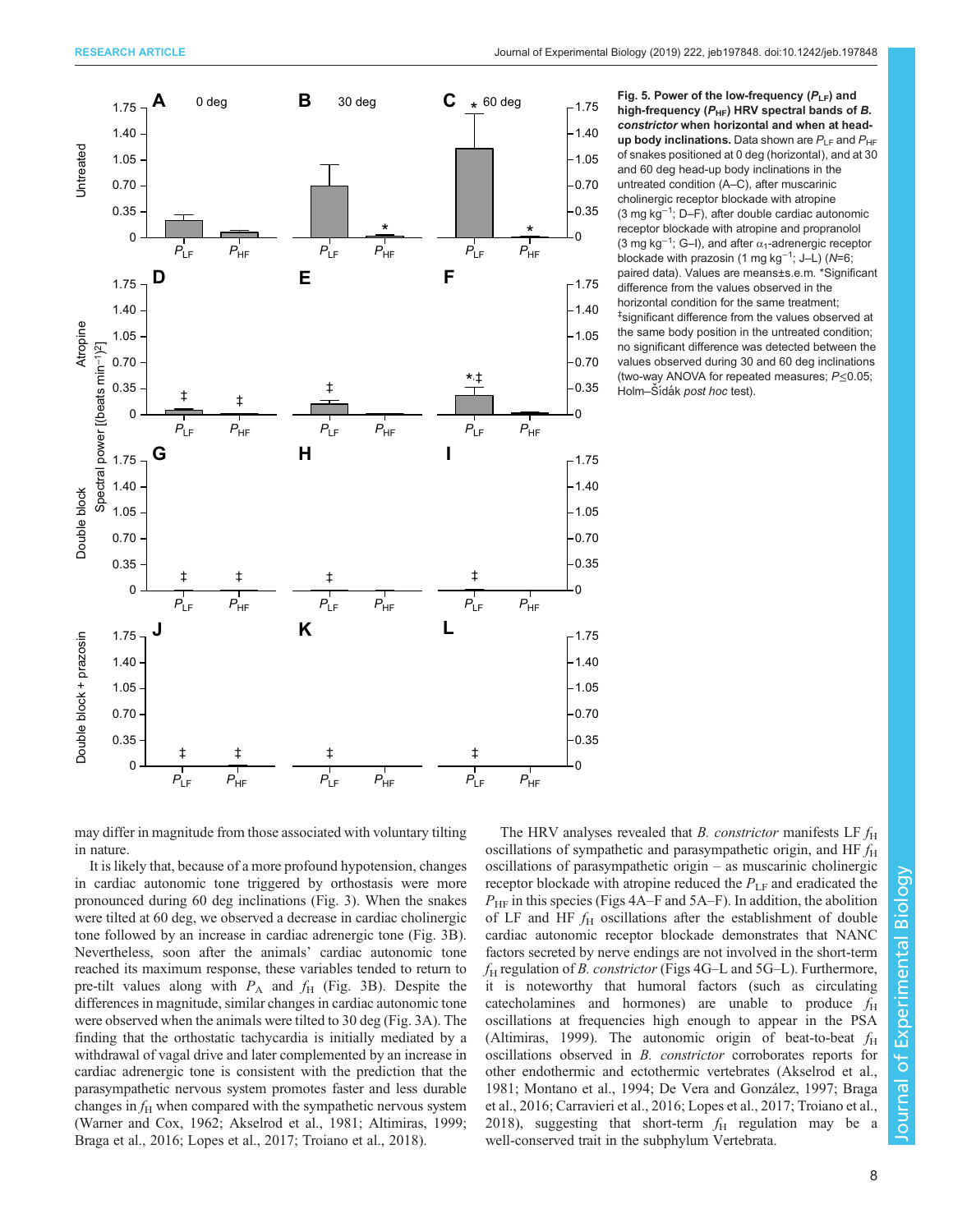<span id="page-8-0"></span>In this context, it is possible to verify that body inclinations (especially at 60 deg) triggered an increase in the sympathetic/ parasympathetic LF  $f_H$  oscillations and a decrease in the parasympathetic HF  $f<sub>H</sub>$  oscillations ([Figs 4A](#page-6-0)–C and [5A](#page-7-0)–C). This finding suggests that an increase in cardiac adrenergic tone and a decrease in cardiac cholinergic tone occur during inclinations (Altimiras, 1999), corroborating the data on cardiac autonomic tone discussed above – although changes in  $P_{LF}$  and  $P_{HF}$  does not necessarily reflect changes in cardiac autonomic tone, as such alterations in HRV can also be derived from alterations in the dynamic oscillatory patterns of the cardiac sympathetic and parasympathetic activities (i.e. the cardiac autonomic tone oscillates more around the same mean values) [\(Troiano et al., 2018\)](#page-9-0). Similar patterns of changes in  $P_{LF}$  and  $P_{HF}$  during orthostasis have been reported for humans and for the arboreal lizard *I. iguana* [\(Weise et al.,](#page-9-0) [1987; Montano et al., 1994](#page-9-0); Jasson et al., 1997; [Troiano et al., 2018\)](#page-9-0).

This is the first study to describe the temporal cardiac autonomic dynamics during orthostasis in an ectothermic vertebrate, unravelling the temporal changes in autonomic activity that generate the tachycardia and vasomotor adjustments associated with orthostasis. Our results on autonomic control of orthostatic tachycardia constitute an interface between studies indicating a predominantly cholinergic mediation of this  $f_H$  adjustment (Armelin et al., 2014; [Troiano et al.,](#page-9-0) [2018\)](#page-9-0) and studies indicating a predominantly adrenergic mediation of this  $f_H$  adjustment ([Lillywhite and Seymour, 1978](#page-9-0)). Considering such similarities and the conservation of short-term  $f_H$  regulation in vertebrates, it is conceivable that the autonomic control of orthostatic tachycardia in the previously studied species is identical to that of B. constrictor, which went unnoticed in prior investigations because cardiac autonomic tone during orthostasis was calculated using the moments of greatest change in  $f<sub>H</sub>$  observed during inclinations. It is remarkable that, if in the present study the cardiac autonomic tone were calculated in this way, it would have erroneously demonstrated that 30 deg inclinations do not alter cardiac autonomic tone [\(Figs 2](#page-4-0)A and [3A](#page-5-0)) and that 60 deg inclinations only induce a withdrawal of vagal drive ([Figs 2](#page-4-0)B and [3B](#page-5-0)).

Finally, the present study allows us to conclude that, in B. constrictor: (1) the orthostatic tachycardia is initially mediated by a decrease in cardiac cholinergic tone followed by an increase in cardiac adrenergic tone, with no influence of NANC factors, a pattern that may be evolutionarily conserved in vertebrates; (2) orthostatic tachycardia is important to avoid intense decreases in  $P_A$  at the beginning of body inclinations; (3) the vasomotor responses associated with orthostasis are primarily mediated through the stimulation of  $\alpha_1$ adrenergic receptors; and (4) the vasomotor responses associated with orthostasis are important for the maintenance of  $P_A$  at satisfactory values during long-term inclinations, restoring  $P_A$  and consequently cardiac autonomic tone and  $f_{\rm H}$ , resulting in increased regulatory range for other physiological functions linked to short-term  $f_{\rm H}$  adjustments (e.g. chemoreflex and respiratory sinus arrhythmia).

#### Acknowledgements

We are grateful to the professors of the National Institute of Science and Technology in Comparative Physiology (INCT – FISC) and two anonymous reviewers for their comments and suggestions on several aspects of this work. We would also like to thank all members of the Florindo Laboratory for assistance with animal care.

#### Competing interests

The authors declare no competing or financial interests.

#### Author contributions

Conceptualization: V.A.A., V.H.d.S.B.; Methodology: V.A.A., V.H.d.S.B.; Formal analysis: V.A.A., V.H.d.S.B., I.N.G., A.M.C., A.S.A., L.H.F.; Investigation: V.A.A., V.H.d.S.B., I.N.G., A.M.C.; Resources: A.S.A., L.H.F.; Data curation: V.A.A.; Writing - original draft: V.A.A.; Writing - review & editing: V.A.A., V.H.d.S.B., I.N.G., A.M.C., A.S.A., L.H.F.; Visualization: A.S.A., L.H.F.; Supervision: A.S.A., L.H.F.; Project administration: L.H.F.; Funding acquisition: A.S.A., L.H.F.

#### Funding

This work was funded by the Brazilian National Council for Scientific and Technological Development (Conselho Nacional de Desenvolvimento Científico e Tecnológico, CNPq) and São Paulo Research Foundation (Fundação de Amparo à Pesquisa do Estado de São Paulo, FAPESP) through the Brazilian National Institute of Science and Technology in Comparative Physiology (INCT – FISC) (no. 08/ 57712-4). This study was also supported by the Coordination for the Improvement of Higher Education Personnel (Coordenação de Aperfeiçoamento de Pessoal de Nível Superior, CAPES) (V.A.A. PhD fellowship; no. 001).

#### Data availability

Data are available from the Open Science Framework at<https://osf.io/87jyu/>.

#### Supplementary information

Supplementary information available online at

<http://jeb.biologists.org/lookup/doi/10.1242/jeb.197848.supplemental>

#### References

- [Akselrod, S., Gordon, D., Ubel, F. A., Shannon, D. C., Barger, A. C. and Cohen,](https://doi.org/10.1126/science.6166045) R. J. [\(1981\). Power spectrum analysis of heart rate fluctuation: a quantitative](https://doi.org/10.1126/science.6166045) [probe of beat-to-beat cardiovascular control.](https://doi.org/10.1126/science.6166045) Science 213, 220-222.
- [Albino, A. M. and Carlini, A. A.](https://doi.org/10.1670/07-124R1.1) (2008). First record of Boa constrictor (Serpentes, [Boidae\) in the quaternary of South America.](https://doi.org/10.1670/07-124R1.1) J. Herpetol. 42, 82-88.
- Altimiras, J. [\(1999\). Understanding autonomic sympathovagal balance from short](https://doi.org/10.1016/S1095-6433(99)00137-3)[term heart rate variations: Are we analyzing noise?](https://doi.org/10.1016/S1095-6433(99)00137-3) Comp. Biochem. Physiol. A 124[, 447-460.](https://doi.org/10.1016/S1095-6433(99)00137-3)
- [Altimiras, J., Aissaoui, A., Tort, L. and Axelsson, M.](https://doi.org/10.1016/S0300-9629(96)00402-1) (1997). Cholinergic and [adrenergic tone in the control of heart rate in teleosts. How should they be](https://doi.org/10.1016/S0300-9629(96)00402-1) calculated? [Comp. Biochem. Physiol. A](https://doi.org/10.1016/S0300-9629(96)00402-1) 118, 131-139.
- [Armelin, V. A., da Silva Braga, V. H., Abe, A. S., Rantin, F. T. and Florindo, L. H.](https://doi.org/10.1007/s00360-014-0841-0) [\(2014\). Autonomic control of heart rate during orthostasis and the importance of](https://doi.org/10.1007/s00360-014-0841-0) [orthostatic-tachycardia in the snake](https://doi.org/10.1007/s00360-014-0841-0) Python molurus. J. Comp. Physiol. B 184, [903-912.](https://doi.org/10.1007/s00360-014-0841-0)
- [Armelin, V. A., da Silva Braga, V. H., Teixeira, M. T., Rantin, F. T., Florindo, L. H.](https://doi.org/10.1007/s10695-016-0211-9) and Kalinin, A. L. [\(2016\). Gill denervation eliminates the barostatic reflex in a](https://doi.org/10.1007/s10695-016-0211-9) [neotropical teleost, the tambaqui \(](https://doi.org/10.1007/s10695-016-0211-9)Colossoma macropomum). Fish Physiol. Biochem. 42[, 1213-1224.](https://doi.org/10.1007/s10695-016-0211-9)
- Bagshaw, R. J. [\(1985\). Evolution of cardiovascular baroreceptor control.](https://doi.org/10.1111/j.1469-185X.1985.tb00713.x) Biol. Rev. 60[, 121-162.](https://doi.org/10.1111/j.1469-185X.1985.tb00713.x)
- [Braga, V. H. D. S., Armelin, V. A., Teixeira, M. T., Abe, A. S., Rantin, F. T. and](https://doi.org/10.1002/jez.2036) Florindo, L. H. [\(2016\). The effects of feeding on cardiac control of the Broad-](https://doi.org/10.1002/jez.2036)Nosed Caiman (Caiman latirostris[\): the role of the autonomic nervous system and](https://doi.org/10.1002/jez.2036) NANC factors. [J. Exp. Zool. A](https://doi.org/10.1002/jez.2036) 325, 524-531.
- Carravieri, A., Mü[ller, M. S., Yoda, K., Hayama, S. and Yamamoto, M.](https://doi.org/10.1086/686894) (2016). [Dominant parasympathetic modulation of heart rate and heart rate variability in a](https://doi.org/10.1086/686894) wild-caught seabird. [Physiol. Biochem. Zool.](https://doi.org/10.1086/686894) 89, 263-276.
- [Conklin, D. J., Lillywhite, H. B., Olson, K. R., Ballard, R. E. and Hargens, A. R.](https://doi.org/10.1007/BF00387512) [\(1996\). Blood vessel adaptation to gravity in a semi-arboreal snake.](https://doi.org/10.1007/BF00387512) J. Comp. Physiol. B 165[, 518-526.](https://doi.org/10.1007/BF00387512)
- De Vera, L. and González, J. [\(1997\). Power spectral analysis of short-term RR](https://doi.org/10.1016/S0300-9629(96)00463-X) [interval and arterial blood pressure oscillations in lizard \(](https://doi.org/10.1016/S0300-9629(96)00463-X)Gallotia galloti): effects of parasympathetic blockade. [Comp. Biochem. Physiol. A](https://doi.org/10.1016/S0300-9629(96)00463-X) 118, 671-678.
- Donald, J. A. and Lillywhite, H. B. [\(1988\). Adrenergic innervations of the large](https://doi.org/10.1002/jmor.1051980104) [arteries and veins of the semiarboreal rat snake](https://doi.org/10.1002/jmor.1051980104) Elaphe obsoleta. J. Morph. 198, [25-31.](https://doi.org/10.1002/jmor.1051980104)
- [Enok, S., Simonsen, L. S., Pedersen, S. V., Wang, T. and Skovgaard, N.](https://doi.org/10.1152/ajpregu.00661.2011) (2012). [Humoral regulation of heart rate during digestion in pythons \(](https://doi.org/10.1152/ajpregu.00661.2011)Python molurus and Python regius). [Am. J. Physiol. Regul. Integr. Comp. Physiol.](https://doi.org/10.1152/ajpregu.00661.2011) 302, R1176-R1183.
- [Enok, S., Slay, C., Abe, A. S., Hicks, J. W. and Wang, T.](https://doi.org/10.1242/jeb.099226) (2014). Intraspecific [scaling of arterial blood pressure in the Burmese python.](https://doi.org/10.1242/jeb.099226) J. Exp. Biol. 217, [2232-2234.](https://doi.org/10.1242/jeb.099226)
- [Galli, G. L. J., Skovgaard, N., Abe, A. S., Taylor, E. W. and Wang, T.](https://doi.org/10.1016/j.cbpa.2007.06.420) (2007). The [adrenergic regulation of the cardiovascular system in the South American](https://doi.org/10.1016/j.cbpa.2007.06.420) rattlesnake, Crotalus durissus. [Comp. Biochem. Physiol. A](https://doi.org/10.1016/j.cbpa.2007.06.420) 148, 510-520.
- Greenberg, N. [\(2002\). Ethological aspects of stress in a model lizard,](https://doi.org/10.1093/icb/42.3.526) Anolis carolinensis. [Integr. Comp. Biol.](https://doi.org/10.1093/icb/42.3.526) 42, 526-540.
- Hohnke, L. A. [\(1975\). Regulation of arterial blood pressure in the common green](https://doi.org/10.1152/ajplegacy.1975.228.2.386) iguana. [Am. J. Physiol.](https://doi.org/10.1152/ajplegacy.1975.228.2.386) 228, 386-391.
- Jasson, S., Mé[digue, C., Maison-Blanche, P., Montano, N., Meyer, L.,](https://doi.org/10.1161/01.CIR.96.10.3521) [Vermeiren, C., Mansier, P., Coumel, P., Malliani, A. and Swynghedauw, B.](https://doi.org/10.1161/01.CIR.96.10.3521) [\(1997\). Instant power spectrum analysis of heart rate variability during orthostatic](https://doi.org/10.1161/01.CIR.96.10.3521) [tilt using a time-/frequency-domain method.](https://doi.org/10.1161/01.CIR.96.10.3521) Circulation 96, 3521-3526.
- Jayne, B. C. [\(1988\). Mechanical behaviour of snake skin.](https://doi.org/10.1111/j.1469-7998.1988.tb04991.x) J. Zool. 214, 125-140.